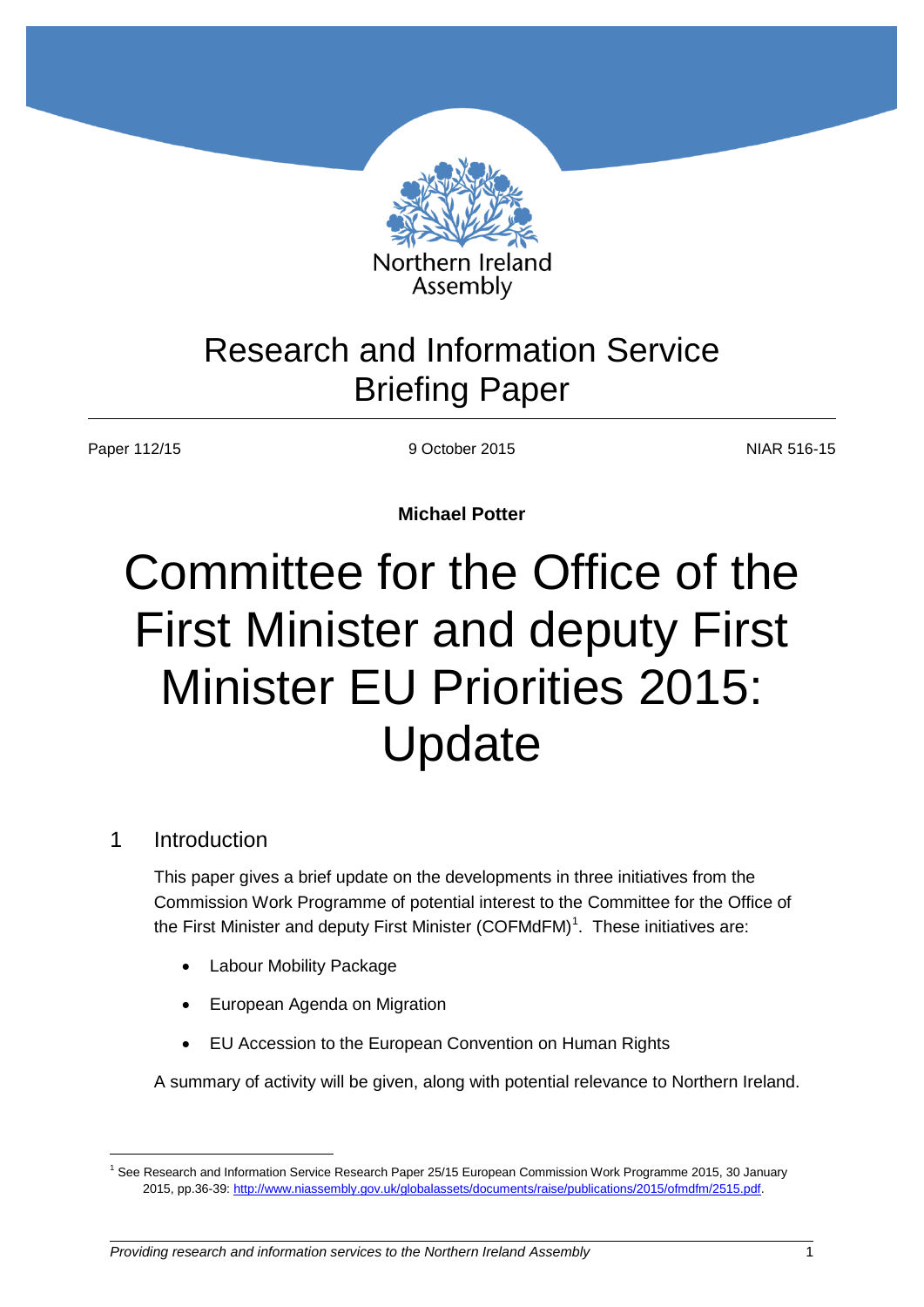$\overline{a}$ 

## 2 Initiatives of Potential Interest to COFMdFM

The European Commission Work Programme 2015 was published on 16 December 2014<sup>2</sup>. The Work Programme sets out the legislative and non-legislative initiatives that the Commission intends to advance during 2015<sup>3</sup>. Updates to the three initiatives identified as being of potential interest to COFMdFM<sup>4</sup> are summarised below.

|    | <b>Labour Mobility Package</b> | Legislative/ |
|----|--------------------------------|--------------|
| 18 | European Agenda on Migration   | Non-         |
|    |                                | legislative  |

Initiative No 8 of the Commission Work Programme states:

*The package aims at supporting labour mobility and tackling abuse by means of*  better coordination of social security systems, the targeted review of the Posting of *Workers Directive<sup>5</sup> and an enhanced EURES<sup>6</sup> .*

Initiative No 18 of the Commission Work Programme states:

*The objective is to develop a new approach on legal migration to make the EU an attractive destination for talents and skills, as well as to improve the management of migration by intensifying cooperation with third countries, fostering burden sharing and solidarity and fighting against irregular migration and smuggling. The agenda*  includes the review of the Blue Card Directive<sup>7</sup>, the EU-wide work permit for highly *skilled workers.*

Commissioner Mariannne Thyssen has set out the objectives of the Labour Mobility Package as follows<sup>8</sup>:

<sup>2</sup> Documents for the Commission Work Programme are available on the Commission website[: http://ec.europa.eu/atwork/key](http://ec.europa.eu/atwork/key-documents/index_en.htm)[documents/index\\_en.htm.](http://ec.europa.eu/atwork/key-documents/index_en.htm)

<sup>3</sup> These initiatives are listed at Annex 1 to EC (2014), *Commission Work Programme 2015: A New Start*, COM(2014) 910, Strasbourg: EC[: http://ec.europa.eu/atwork/pdf/cwp\\_2015\\_new\\_initiatives\\_en.pdf.](http://ec.europa.eu/atwork/pdf/cwp_2015_new_initiatives_en.pdf)

 $4$  These initiatives were presented to the Committee on 18 February 2015:

[http://www.niassembly.gov.uk/globalassets/documents/ofmdfm/minutes/2014-2015/20150218-minutes-final.pdf.](http://www.niassembly.gov.uk/globalassets/documents/ofmdfm/minutes/2014-2015/20150218-minutes-final.pdf)  <sup>5</sup> Directive 96/71/EC of the European Parliament and of the Council of 16 December 1996 concerning the posting of workers in the framework of the provision of services[: http://eur-lex.europa.eu/legal](http://eur-lex.europa.eu/legal-content/EN/ALL/;ELX_SESSIONID=LShsJCvp1TL1tm46GTYyRZ2103ySWb56sp8SsQ53MLMzRsqYLpLg!-1794656578?uri=CELEX:31996L0071)[content/EN/ALL/;ELX\\_SESSIONID=LShsJCvp1TL1tm46GTYyRZ2103ySWb56sp8SsQ53MLMzRsqYLpLg!-](http://eur-lex.europa.eu/legal-content/EN/ALL/;ELX_SESSIONID=LShsJCvp1TL1tm46GTYyRZ2103ySWb56sp8SsQ53MLMzRsqYLpLg!-1794656578?uri=CELEX:31996L0071) [1794656578?uri=CELEX:31996L0071.](http://eur-lex.europa.eu/legal-content/EN/ALL/;ELX_SESSIONID=LShsJCvp1TL1tm46GTYyRZ2103ySWb56sp8SsQ53MLMzRsqYLpLg!-1794656578?uri=CELEX:31996L0071) 

<sup>&</sup>lt;sup>6</sup> EURES, The European Job Mobility Portal[: https://ec.europa.eu/eures/page/homepage.](https://ec.europa.eu/eures/page/homepage)

 $7$  Council Directive 2009/50/EC of 25 May 2009 on the conditions of entry and residence of third-country nationals for the purposes of highly qualified employment[: http://eur-lex.europa.eu/legal-content/EN/ALL/?uri=CELEX:32009L0050.](http://eur-lex.europa.eu/legal-content/EN/ALL/?uri=CELEX:32009L0050)

<sup>&</sup>lt;sup>8</sup> From the speech of Commissioner Marianne Thyssen at the 3rd Labour Mobility Congress, Cracow, 23 April 2015: [http://europa.eu/rapid/press-release\\_SPEECH-15-4841\\_en.htm.](http://europa.eu/rapid/press-release_SPEECH-15-4841_en.htm)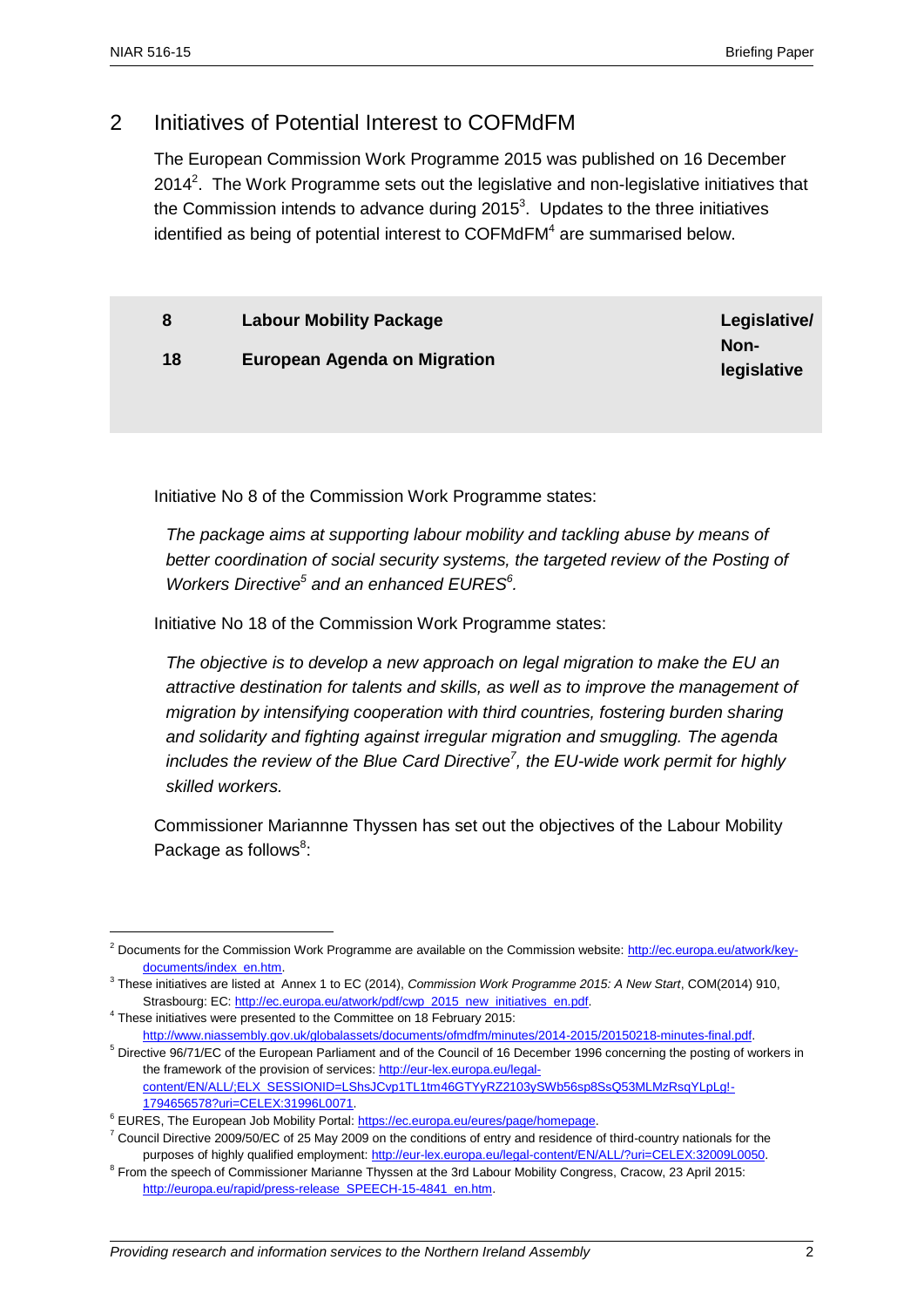$\overline{a}$ 

- Analysis of mobility flows and their consequences to local labour markets and social security systems, both in sending and receiving countries
- Prevent errors, abuse and fraud
- Update provisions of the existing labour mobility rules to ensure they are fit for purpose

The Commission has consulted on the functioning of the current coordination rules on family benefits, unemployment benefits and posted workers to gather views on potential changes<sup>9</sup>.

The Labour Mobility Package is expected to be published by the end of the year.

The Commission launched the European Agenda on Migration in May 2015<sup>10</sup>. The Agenda includes some 'immediate actions' in response to the increased rate of migration in the Mediterranean region. These actions include saving lives at sea, targeting criminal smuggling networks and dealing with the high volumes of arrivals.

The longer term actions for the Agenda consist of four pillars:

- 1. Reducing the incentives for irregular migration
- 2. Border management saving lives and securing external borders
- 3. Europe's duty to protect: a strong common asylum policy
- 4. New policy on legal migration

In September 2015 the Commission announced a package of proposals to help address the refugee crisis. This included, on top of the 40,000 proposed in May, the relocation of a further 120,000 refugees to other Member States to alleviate pressure on the Member States most affected by the crisis (primarily Greece, Italy and Hungary)<sup>11</sup>.

#### *Potential Significance for Northern Ireland*

Immigration policy is not a devolved matter. However, the impacts on local employment markets, health and social security provision and integration policy are within the responsibility of the Northern Ireland Executive.

While the Labour Mobility Package mostly refers to the harmonisation of employment and social security policy and legislation, OFMdFM has responsibility for the integration of migrants from other EU Member States, as well as elsewhere. A draft Racial

<sup>&</sup>lt;sup>9</sup> The consultation ran from 17 July to 7 October 2015: 'EU social security coordination rules: have your say!', Commission website, accessed 5 October 2015:

http://ec.europa.eu/social/main.jsp?langId=en&catId=89&newsId=2275&furtherNews=yes.

<sup>&</sup>lt;sup>10</sup> European Agenda on Migration 2015: [http://ec.europa.eu/dgs/home-affairs/what-we-do/policies/european-agenda](http://ec.europa.eu/dgs/home-affairs/what-we-do/policies/european-agenda-migration/background-information/docs/communication_on_the_european_agenda_on_migration_en.pdf)[migration/background-information/docs/communication\\_on\\_the\\_european\\_agenda\\_on\\_migration\\_en.pdf.](http://ec.europa.eu/dgs/home-affairs/what-we-do/policies/european-agenda-migration/background-information/docs/communication_on_the_european_agenda_on_migration_en.pdf)

<sup>&</sup>lt;sup>11</sup> 'Refugee Crisis: European Commission takes decisive action', Commission press release 9 September 2015: [http://ec.europa.eu/dgs/home-affairs/what-is-new/news/news/2015/20150909\\_1\\_en.htm.](http://ec.europa.eu/dgs/home-affairs/what-is-new/news/news/2015/20150909_1_en.htm)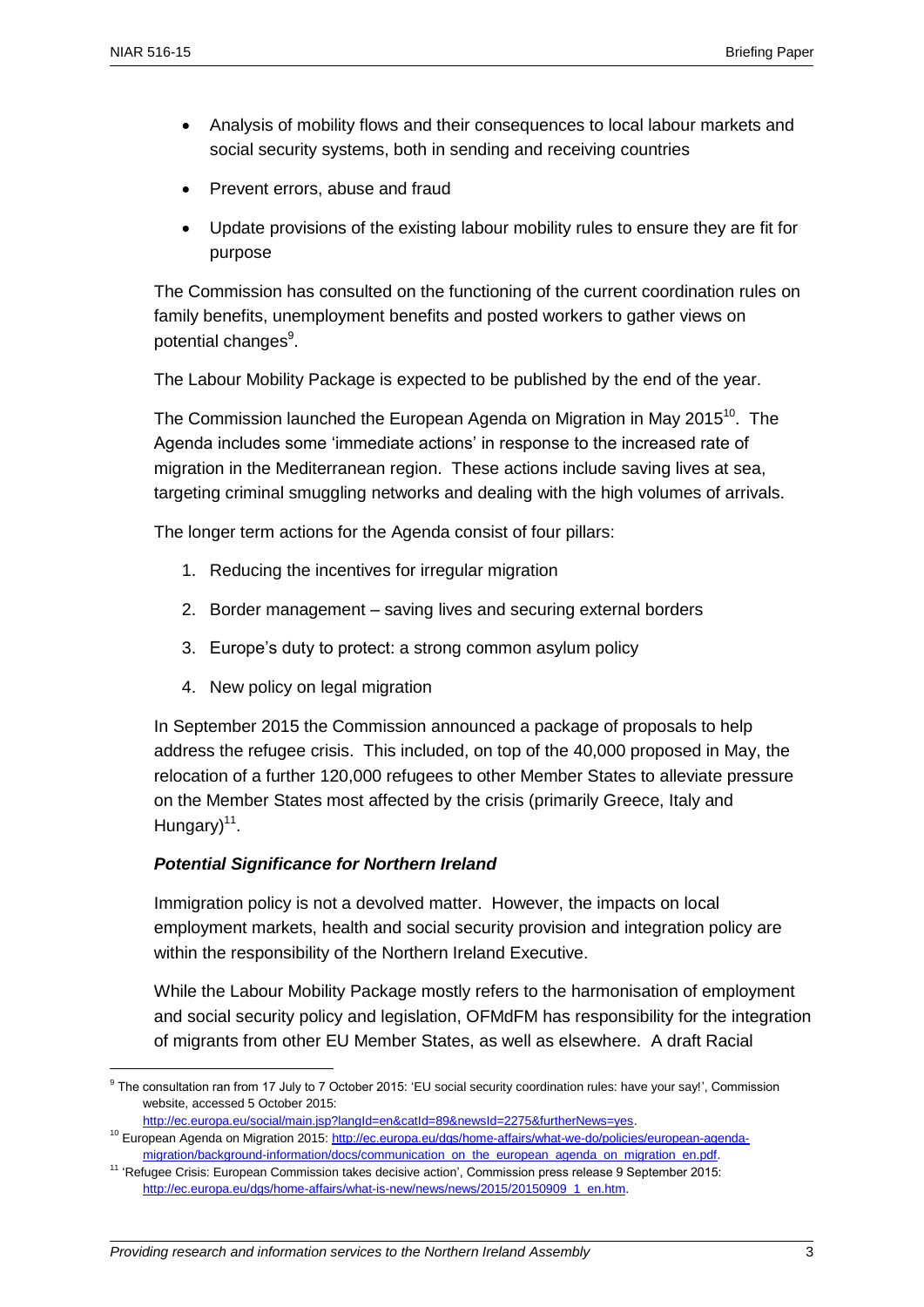$\overline{a}$ 

Equality Strategy was published for consultation June to October 2014. The draft strategy outlines six shared aims  $as^{12}$ :

- Elimination of racial inequality
- Combating racism and hate crime
- Equality of service provision
- Participation
- Social cohesion
- Capacity building

The scope of the draft Strategy encompasses the integration of new migrants and tackling discrimination and resentment in relation to migrants.

A final Racial Equality Strategy has not yet been published.

Similarly, the arrival of refugees in Northern Ireland, whether under an EU scheme or a specific UK programme, would also require actions in terms of integration and service provision. Unlike the Scottish and Welsh governments, Northern Ireland does not have a refugee integration strategy<sup>13</sup>.

The UK, along with the Republic of Ireland and Denmark, has an opt-out from the EU relocation scheme. The UK Government has consistently said it would not participate in the EU scheme. Initially, support to Syrian refugees was undertaken through humanitarian aid provision. In January 2014, this policy was supplemented by the Vulnerable Persons Relocation Scheme (VPRS), extended in September 2015, to take refugees directly through the UN High Commissioner for Refugees (UNHCR)<sup>14</sup>. 216 Syrian refugees have so far been taken under the VPRS and 20,000 in total have been pledged by 2020 $^{15}$ .

No specific figures have been given for how many refugees are to be relocated to Northern Ireland. On 16 September 2015, the Home Secretary, Theresa May, stated<sup>16</sup>:

*There will be a balance between the offers of accommodation and the availability of the appropriate support for individuals. It is a careful process to ensure that individuals are placed where their needs can be best met. For example, it might be* 

<sup>12</sup> OFMdFM (2014*), A Sense of Belonging: Delivering Social Change through a Racial Equality Strategy for Northern Ireland 2014 – 2024*, Belfast: OFMdFM, pp.22-3: [http://www.ofmdfmni.gov.uk/racial-equality-strategy-2014-2024-consultation.pdf.](http://www.ofmdfmni.gov.uk/racial-equality-strategy-2014-2024-consultation.pdf) 

<sup>&</sup>lt;sup>13</sup> For a background on refugees and asylum seekers in Northern Ireland, see Research and Information Service Research Paper 63/14, *Refugees and Asylum Seekers in Northern Ireland*, 6 June 2014:

[http://www.niassembly.gov.uk/globalassets/documents/raise/publications/2014/ofmdfm/6314.pdf.](http://www.niassembly.gov.uk/globalassets/documents/raise/publications/2014/ofmdfm/6314.pdf)

<sup>14</sup> Ben Smith and Melanie Gower (2015), *Syrian Refugees and the UK*, House of Commons Library Briefing Paper 06805, 17 September 2015, pp.7, 8, 11: [http://researchbriefings.files.parliament.uk/documents/SN06805/SN06805.pdf.](http://researchbriefings.files.parliament.uk/documents/SN06805/SN06805.pdf)

<sup>15</sup> UNHCR (2015), *Resettlement and Other Forms of Admission for Syrian Refugees*, 2 October 2015: [http://www.unhcr.org/52b2febafc5.pdf.](http://www.unhcr.org/52b2febafc5.pdf)

<sup>&</sup>lt;sup>16</sup> House of Commons Debate 16 September 2015, Col 1065: [http://www.publications.parliament.uk/pa/cm201516/cmhansrd/cm150916/debtext/150916-0001.htm#15091632000166.](http://www.publications.parliament.uk/pa/cm201516/cmhansrd/cm150916/debtext/150916-0001.htm#15091632000166)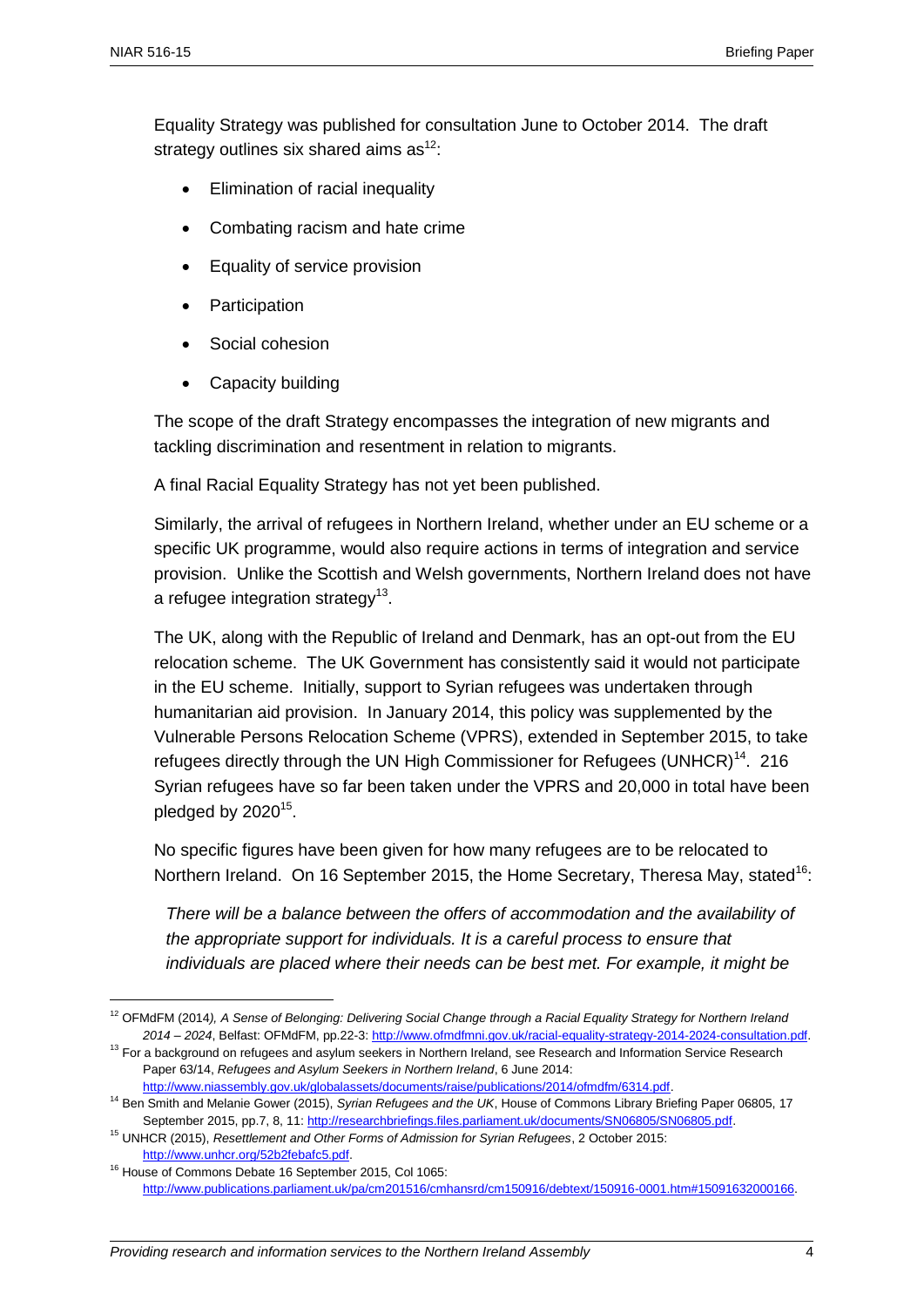*appropriate for somebody with a particular medical need to be in the vicinity of a hospital with such a specialty. It is not a question of allocating on a quota basis across the UK, even if others might suggest we do that within Europe. It is important to fit the offers of support to the needs of the individuals*.

While a quota allocation by region would suggest a UK intake of 20,000 would lead to around 600 coming to Northern Ireland<sup>17</sup>, the Home Secretary seems to be ruling out such an arrangement. However, it has been reported that the deputy First Minister has suggested that Northern Ireland could take as many as 2000 Syrian refugees<sup>18</sup>.

On 22 September 2015, the Northern Ireland Assembly resolved<sup>19</sup>:

*That this Assembly expresses its despair at the ongoing international humanitarian crisis in Syria; notes the tragic deaths of refugees fleeing to Europe seeking sanctuary and the terrible conditions endured by those refugees in transport to Europe and in refugee camps upon arrival; believes that EU nations have a moral obligation to assist people seeking refuge from war and persecution; further notes the Prime Minister's eventual decision to accept 20,000 refugees; further believes that the UK Government and some other EU Governments have not acted in line with their humanitarian obligations; and calls on the Executive to ensure provisions are in place for Northern Ireland to welcome refugees from Syria*.

In answer to a question regarding the numbers of refugees expected to arrive in Northern Ireland, the deputy First Minister stated the following on 5 October 2015<sup>20</sup>:

*Under the Syrian vulnerable persons relocation scheme, we propose to welcome between 50 and 100 refugees by December, with the expectation that further groups will arrive on a phased basis. Welcoming a modest number initially will assist with learning and with the identification and resolution of difficulties. We recognise that we have an existing population of refugees and asylum seekers from Syria and elsewhere. We will continue to work with NGOs and stakeholders to understand the experience of refugees and asylum seekers and provide our support throughout.*

*We believe that there is a strong case for a refugee integration strategy to ensure a smooth transition between being an asylum seeker and a refugee. We believe that this proposal would clearly demonstrate that, as a society, we have the capacity and maturity to react positively to a humanitarian crisis and extend the hand of friendship to those who are suffering. In doing so, we want to send a very powerful message about our support for Syrian refugees and our commitment to assist in this global* 

 $\overline{a}$ 

 $17$  Calculated according to Northern Ireland comprising 3% of the UK population.

<sup>&</sup>lt;sup>18</sup> 'McGuinness says NI can take 2,000 Syrian refugees', *RTE News* 17 September 2015:

[http://www.rte.ie/news/2015/0917/728522-northern-ireland-refugees/;](http://www.rte.ie/news/2015/0917/728522-northern-ireland-refugees/) 'Parties agree NI 'can take in more refugees'', *UTV News* 22 September 2015: [http://www.u.tv/News/2015/09/22/Parties-agree-NI-can-take-in-more-refugees-45474.](http://www.u.tv/News/2015/09/22/Parties-agree-NI-can-take-in-more-refugees-45474)

<sup>&</sup>lt;sup>19</sup> Northern Ireland Assembly Official Report: Tuesday 22 September 2015: [http://aims.niassembly.gov.uk/officialreport/report.aspx?&eveDate=2015/09/22&docID=243655.](http://aims.niassembly.gov.uk/officialreport/report.aspx?&eveDate=2015/09/22&docID=243655)

 $20$  First and deputy First Minister Question Time, Northern Ireland Assembly 5 October 2015: [http://aims.niassembly.gov.uk/officialreport/report.aspx?&eveDate=2015/10/05&docID=244867.](http://aims.niassembly.gov.uk/officialreport/report.aspx?&eveDate=2015/10/05&docID=244867)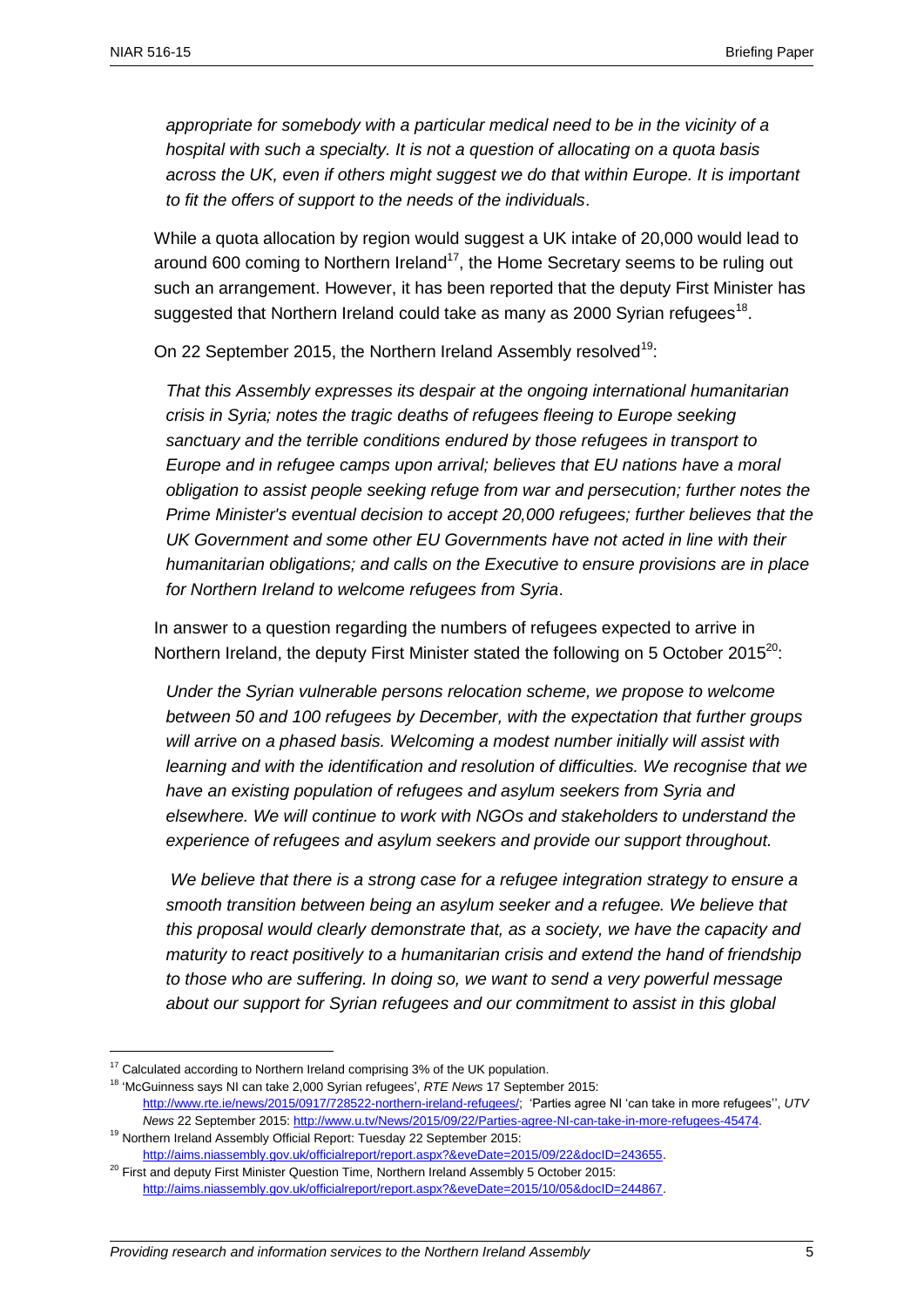*issue. I am very comforted and pleased by the level of cross-party support in these institutions for that approach.*

In response to a question regarding associated costs, he added:

*A range of complex issues is to be addressed in taking forward this work, the coordination of which will be for the strategic and operational groups. We also acknowledge that, in some cases, there will be cost implications for Departments and agencies. The position is that the UK Government will meet the first-year costs for accommodation and orientation support; they would also provide a contribution towards education costs*.

*We are seeking clarification about any health and social care costs that may arise. Based on receiving 350 refugees each year, it is estimated that first-year costs could be in the region of £1 million, rising to £6 million in total over three years. The Executive need to consider how those costs could be met*.

**16 EU Accession to the ECHR Legislative**

Initiative No 16 of the Commission Work Programme states:

*Proposals to allow for signature, conclusion and implementation of the accession agreement, in the light of the pending guidance from the Court.*

The Court of Justice of the European Union considered the compatibility of the draft agreement with EU law and delivered its Opinion on 18 December 2014. The Opinion states that 'the Court concludes that the draft agreement on the accession of the European Union to the ECHR is not compatible with EU law'<sup>21</sup>. The main areas of incompatibility are stated as follows<sup>22</sup>:

- The EU would be subject to external control, specifically the EU would be subject to decisions by the European Court of Human Rights, which is not an EU institution, whereas the interpretation of EU law lies with the Court of Justice
- There is no provision in the draft agreement for co-ordination with the EU Charter of Fundamental Rights
- The agreement proposes treating the EU as an individual state, which misinterprets the intrinsic nature of the EU, as Member States will be required

 $\overline{a}$ 

 $21$  Court of Justice of the European Union Press Release No 180/14, 18 December 2014: [http://curia.europa.eu/jcms/upload/docs/application/pdf/2014-12/cp140180en.pdf.](http://curia.europa.eu/jcms/upload/docs/application/pdf/2014-12/cp140180en.pdf)

<sup>&</sup>lt;sup>22</sup> 'Court of Justice rejects draft agreement of EU accession to ECHR', *Euractiv* 19 December 2014: [http://www.euractiv.com/sections/eu-priorities-2020/court-justice-rejects-draft-agreement-eu-accession-echr-310983.](http://www.euractiv.com/sections/eu-priorities-2020/court-justice-rejects-draft-agreement-eu-accession-echr-310983)